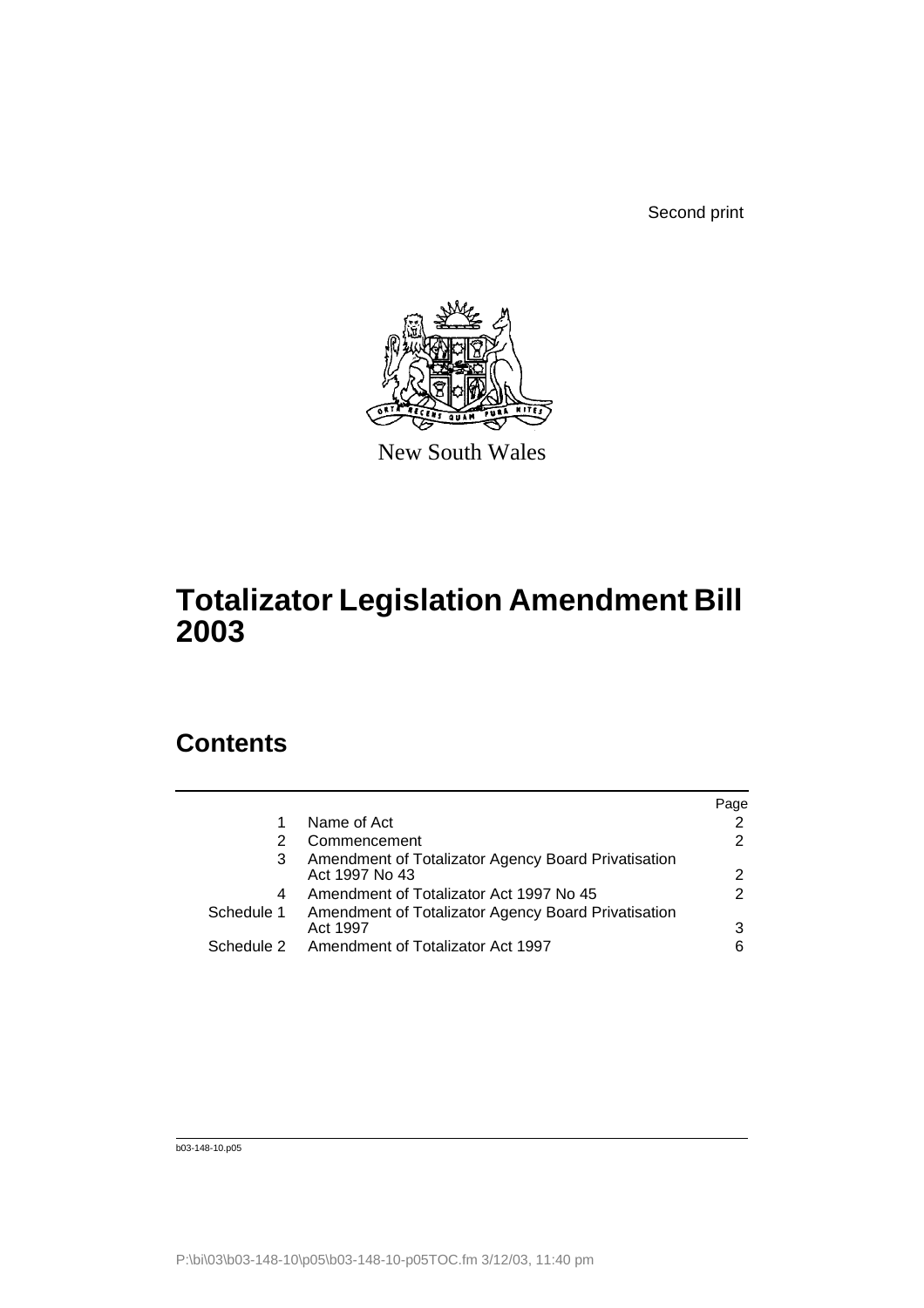**Contents** 

Page

Contents page 2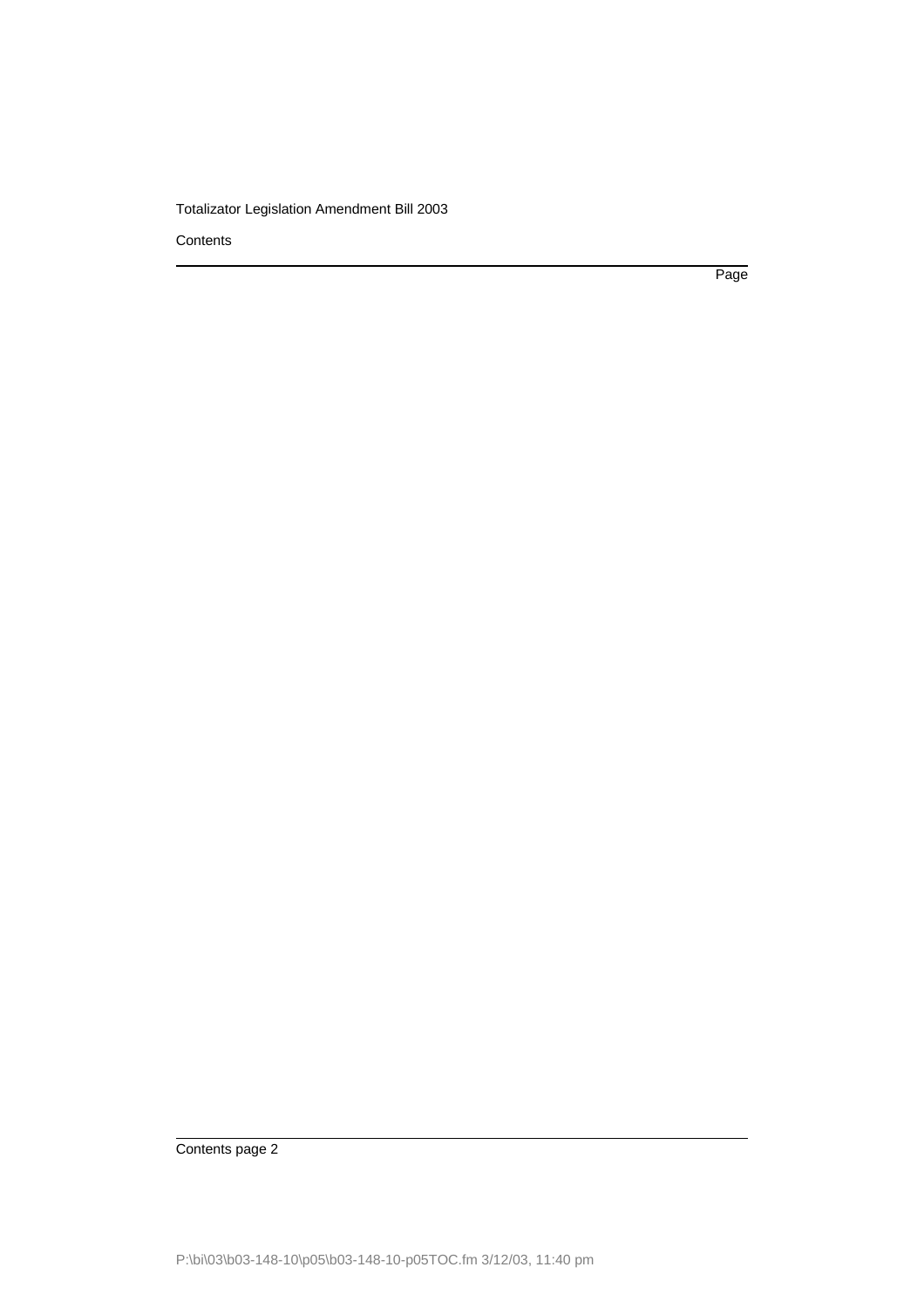*This PUBLIC BILL, originated in the LEGISLATIVE COUNCIL and, having this day passed, is now ready for presentation to the LEGISLATIVE ASSEMBLY for its concurrence.*

*Legislative Council*

*Clerk of the Parliaments.*



New South Wales

### **Totalizator Legislation Amendment Bill 2003**

Act No , 2003

An Act to amend the *Totalizator Agency Board Privatisation Act 1997* and the *Totalizator Act 1997* in relation to shareholding interests in TAB Limited; to amend the *Totalizator Act 1997* in relation to licences under that Act; and for other purposes.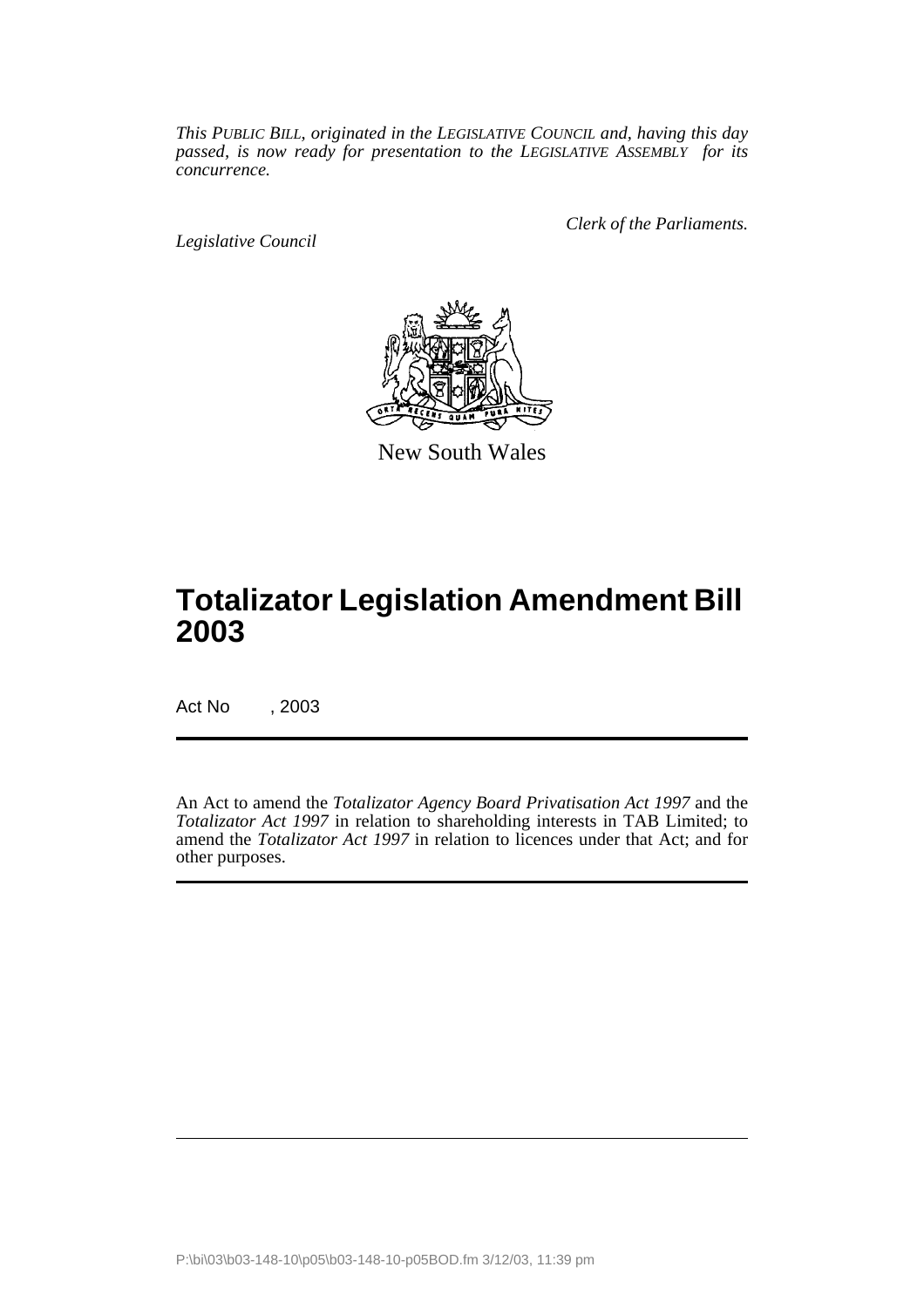<span id="page-3-3"></span><span id="page-3-2"></span><span id="page-3-1"></span><span id="page-3-0"></span>

| The Legislature of New South Wales enacts: |                                                                                             |                     |
|--------------------------------------------|---------------------------------------------------------------------------------------------|---------------------|
| 1                                          | Name of Act                                                                                 | 2                   |
|                                            | This Act is the <i>Totalizator Legislation Amendment Act 2003</i> .                         | 3                   |
| $\mathbf{2}$                               | <b>Commencement</b>                                                                         | $\overline{4}$      |
|                                            | This Act commences on a day or days to be appointed by<br>proclamation.                     | 5<br>6              |
| 3                                          | Amendment of Totalizator Agency Board Privatisation Act 1997<br><b>No 43</b>                | $\overline{7}$<br>8 |
|                                            | The Totalizator Agency Board Privatisation Act 1997 is amended as<br>set out in Schedule 1. | 9<br>10             |
| 4                                          | <b>Amendment of Totalizator Act 1997 No 45</b>                                              | 11                  |
|                                            | The <i>Totalizator Act 1997</i> is amended as set out in Schedule 2.                        | 12                  |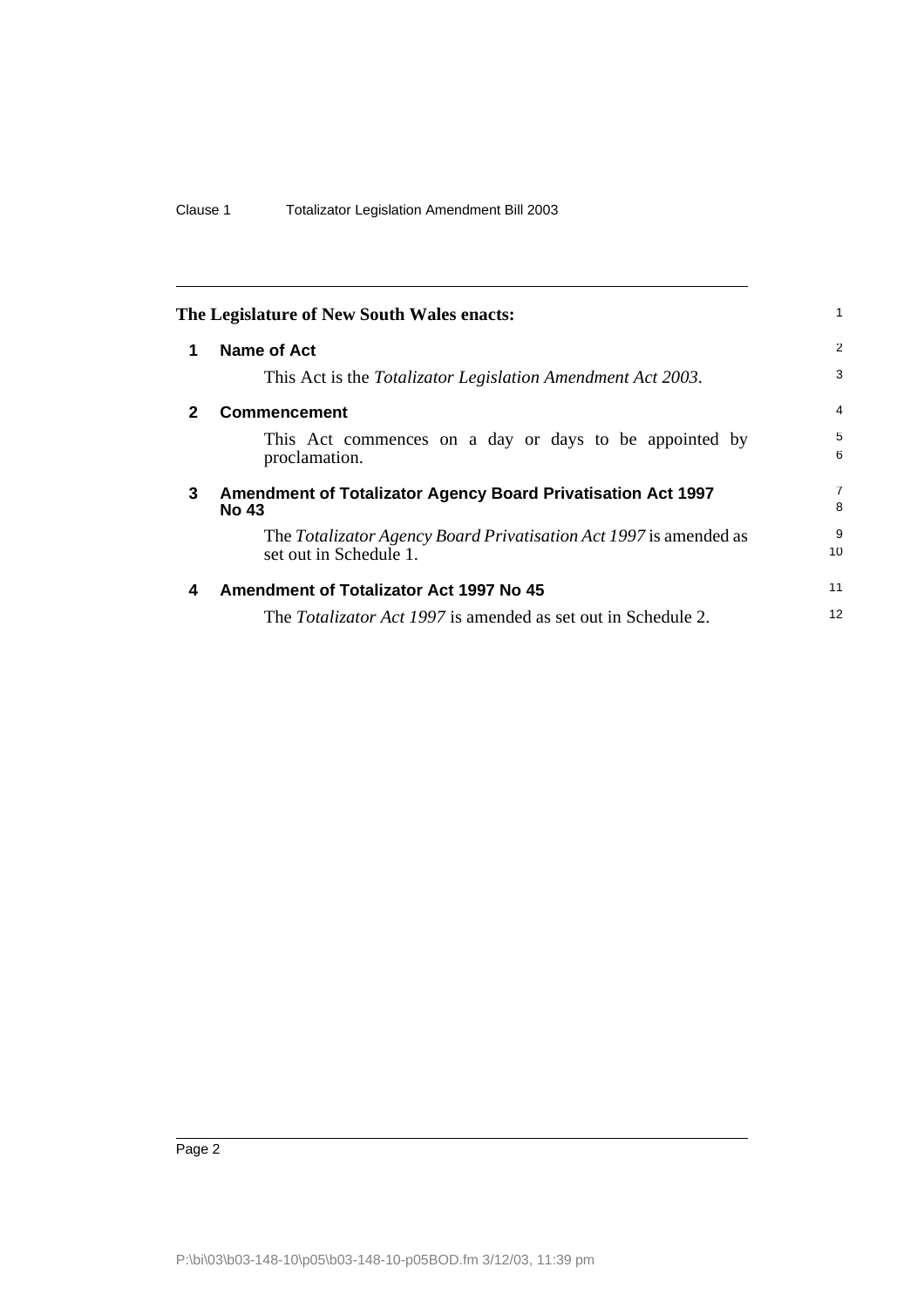Amendment of Totalizator Agency Board Privatisation Act 1997 Schedule 1

### <span id="page-4-0"></span>**Schedule 1 Amendment of Totalizator Agency Board Privatisation Act 1997**

(Section 3)

5

### **[1] Section 37A**

Insert after section 37:

#### **37A Exemption for nominated company**

(1) The other provisions of this Division do not apply to or in respect of the nominated company or a related body corporate (within the meaning of the *Corporations Act 2001* of the Commonwealth) of the nominated company (other than TAB Limited or a TAB Limited subsidiary), subject to this section.

#### (2) If the Racing Minister is satisfied that:

- (a) the nominated company (or, if the nominated company is a company referred to in paragraph (c) of the definition of *nominated company* in subsection (6), the ultimate holding company (within the meaning of the *Corporations Act 2001* of the Commonwealth) of the nominated company) is no longer listed on the Australian Stock Exchange, or
- (b) there no longer exists, under the law of another jurisdiction or otherwise, a prohibition on shareholding interests in the nominated company (or, if the nominated company is a company referred to in paragraph (c) of the definition of *nominated company* in subsection (6), in the shareholding interests in the ultimate holding company (within the meaning of the *Corporations Act 2001* of the Commonwealth) of the nominated company) with substantially the same effect as the prohibition on shareholding interests in TAB Limited under the other provisions of this Division, or
- (c) TAB Limited is not wholly owned by the nominated company or the nominated company has not taken all reasonable steps to acquire a relevant interest in all the issued voting shares (within the meaning of the *Corporations Act 2001* of the Commonwealth) of TAB Limited, or

Page 3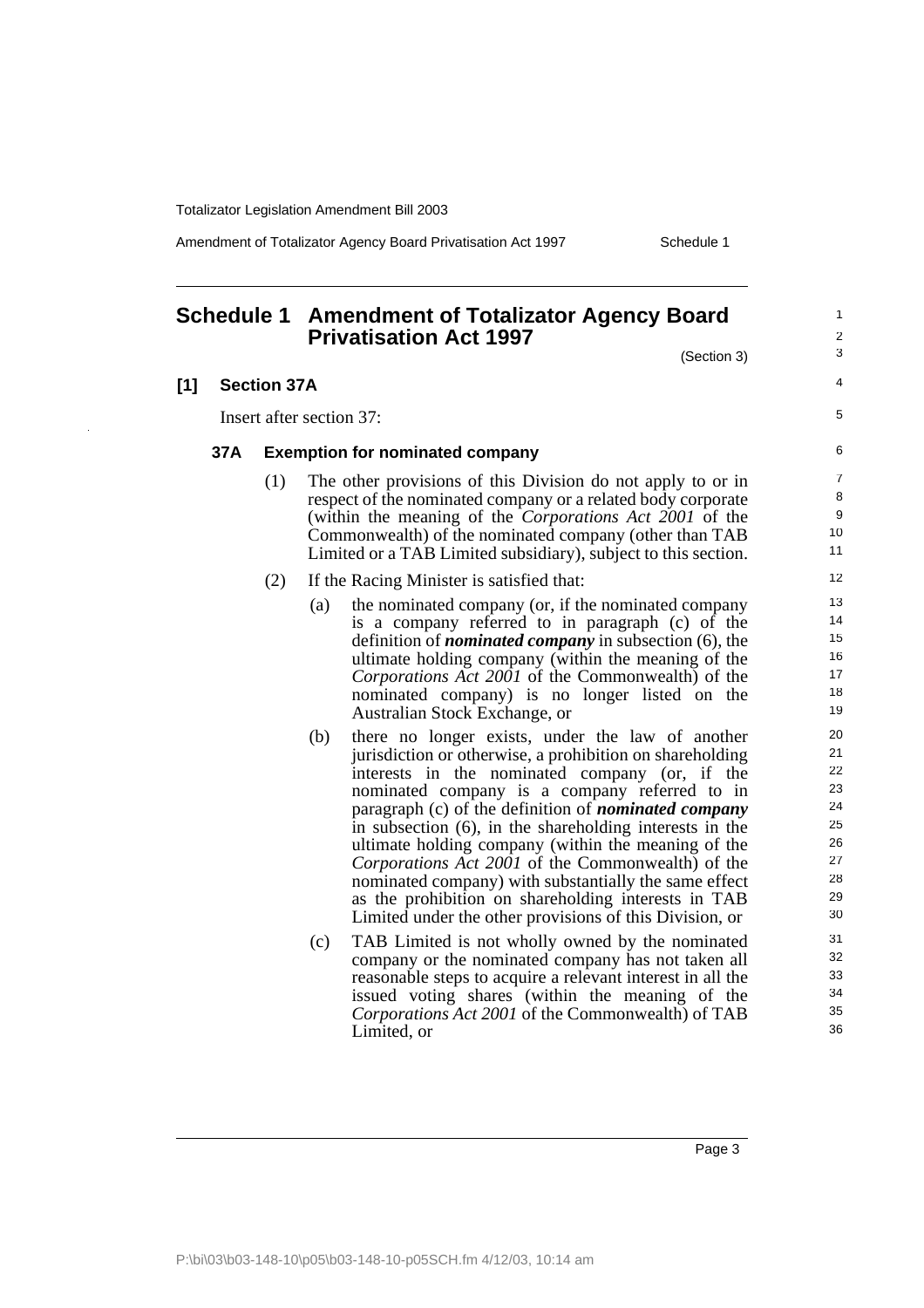Schedule 1 Amendment of Totalizator Agency Board Privatisation Act 1997

(d) TAB Limited is not a subsidiary (within the meaning of the *Corporations Act 2001* of the Commonwealth) of the nominated company,

the Racing Minister is to serve a notice on the nominated company declaring that the exemption granted by subsection (1) is suspended on and from the day specified in the notice (being a day that is not less than 3 months after service of the notice).

- (3) The Racing Minister is, by further notice served on the nominated company, to revoke a notice under subsection (2) and terminate the suspension effected by that notice if satisfied that:
	- (a) the nominated company or the ultimate holding company (within the meaning of the *Corporations Act 2001* of the Commonwealth) of the nominated company (as the case may require) has relisted on the Australian Stock Exchange, or
	- (b) a prohibition of the kind referred to in subsection  $(2)$  (b) has been restored, or
	- (c) TAB Limited is wholly owned by the nominated company or the nominated company has taken all reasonable steps to acquire a relevant interest in all the issued voting shares (within the meaning of the *Corporations Act 2001* of the Commonwealth) of TAB Limited (as the case may be), or
	- (d) TAB Limited is a subsidiary (within the meaning of the *Corporations Act 2001* of the Commonwealth) of the nominated company,

as the case may require.

- (4) A notice under subsection (2) that is in force has effect according to its tenor.
- (5) More than one notice may be served under each of subsections (2) and (3).
- (6) In this section:

*nominated company* means one of the following:

(a) Unitab Limited, being the company of that name (ACN 085 691 738), formerly named TAB Queensland Limited,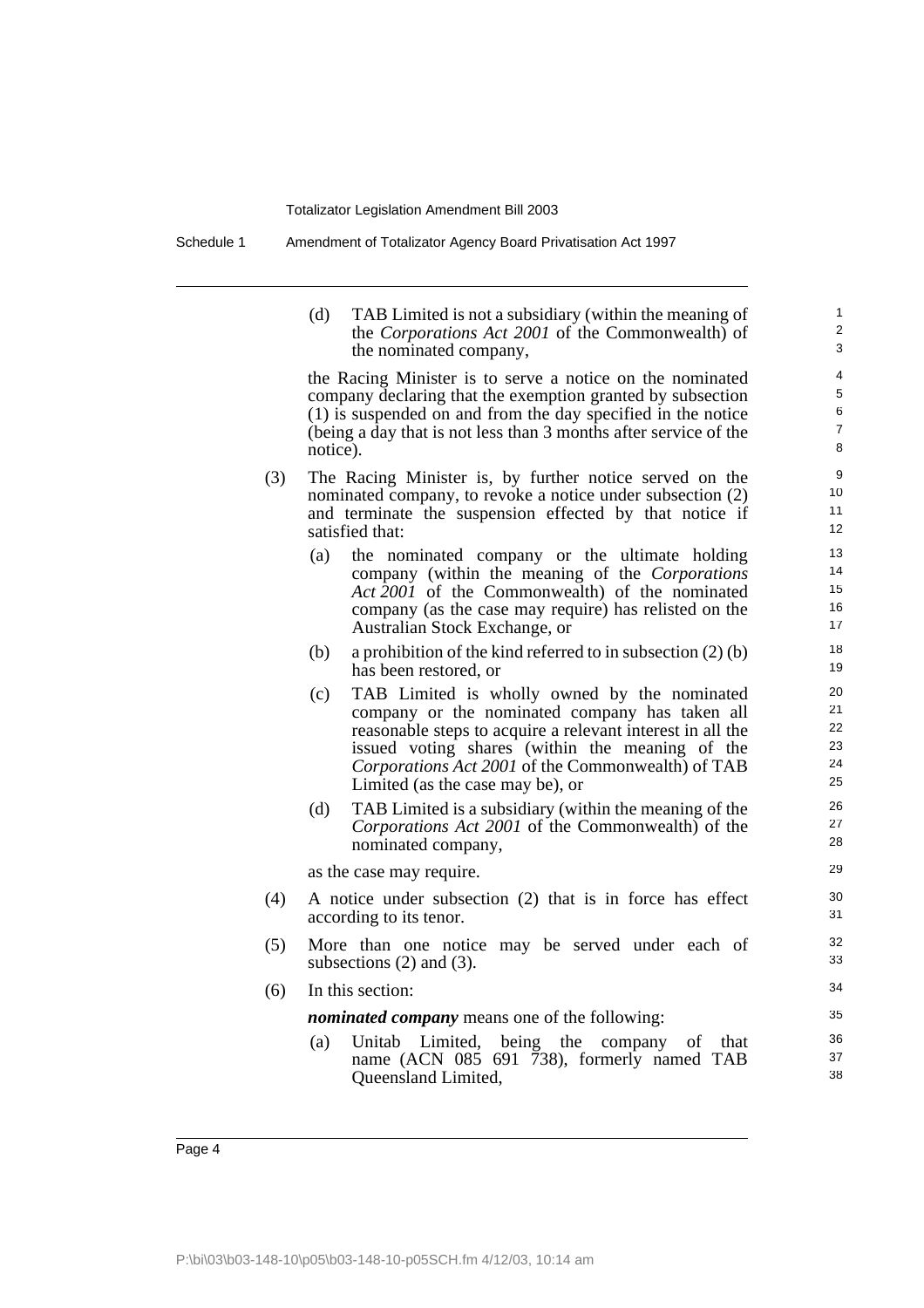$\frac{1}{2}$ 

| Amendment of Totalizator Agency Board Privatisation Act 1997 | Schedule 1 |
|--------------------------------------------------------------|------------|
|--------------------------------------------------------------|------------|

|     | TABCORP Holdings Limited, being the company of<br>(b)<br>that name (ACN 063 780 709), formerly named<br>TABCORP Limited,                                       | 1<br>2<br>3              |
|-----|----------------------------------------------------------------------------------------------------------------------------------------------------------------|--------------------------|
|     | a wholly owned subsidiary (within the meaning of the<br>(c)<br>Corporations Act 2001 of the Commonwealth) of a<br>company referred to in paragraph (a) or (b), | $\overline{4}$<br>5<br>6 |
|     | as nominated by the Racing Minister by notice (being an<br>irrevocable notice) published in the Gazette.                                                       | $\overline{7}$<br>8      |
|     | <b>Racing Minister</b> means the Minister administering the<br>Totalizator Act 1997.                                                                           | 9<br>10                  |
| [2] | Schedule 5 Savings, transitional and other provisions                                                                                                          | 11                       |
|     | Insert at the end of clause $1(1)$ :                                                                                                                           | 12                       |
|     | <b>Totalizator Legislation Amendment Act 2003</b>                                                                                                              | 13                       |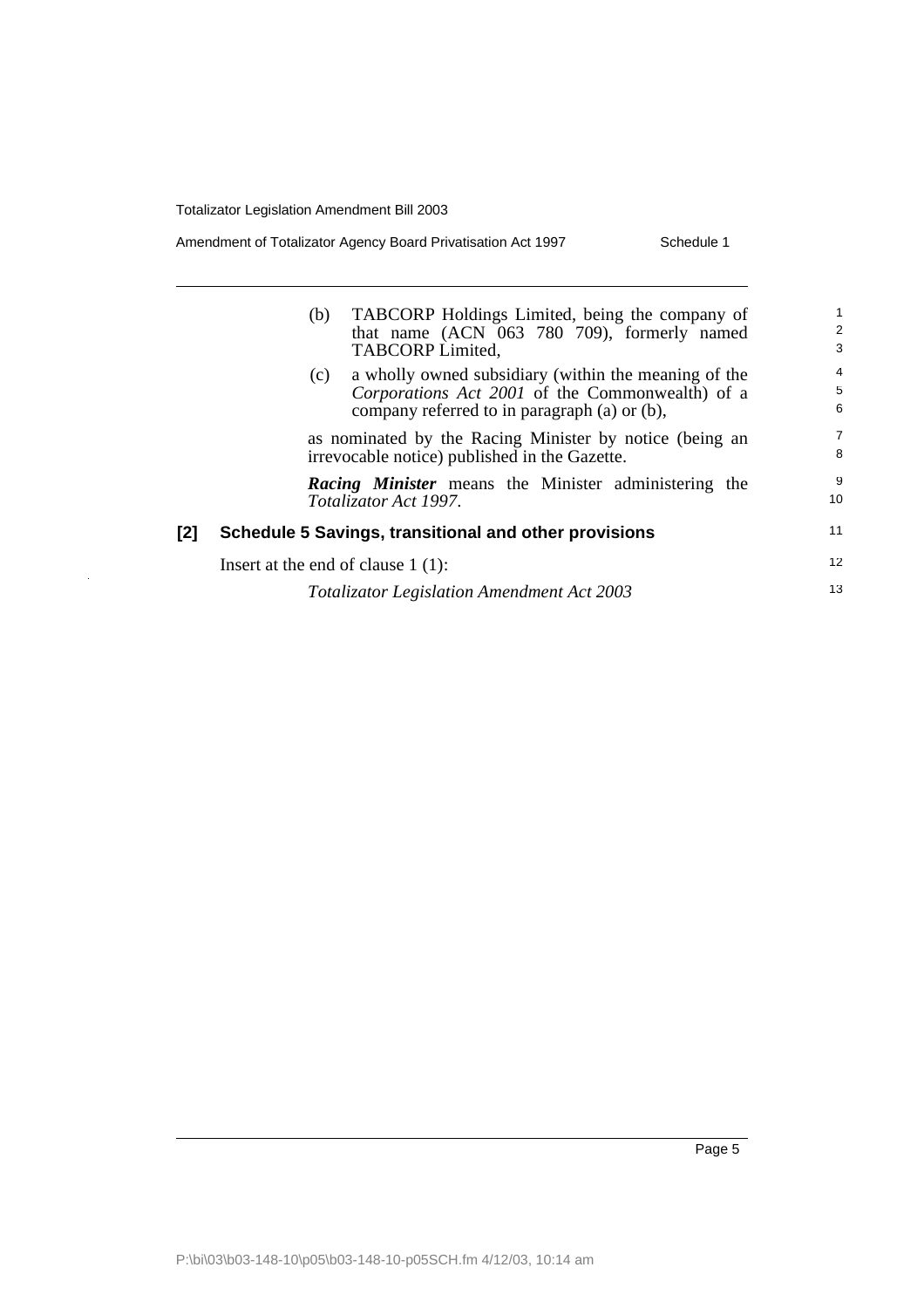Schedule 2 Amendment of Totalizator Act 1997

<span id="page-7-0"></span>

|       |                    | <b>Schedule 2 Amendment of Totalizator Act 1997</b><br>(Section 4)                                                                                                                                                                                                                                                                                                                                                                                                                            | 1<br>2                                       |
|-------|--------------------|-----------------------------------------------------------------------------------------------------------------------------------------------------------------------------------------------------------------------------------------------------------------------------------------------------------------------------------------------------------------------------------------------------------------------------------------------------------------------------------------------|----------------------------------------------|
| [1]   |                    | <b>Section 5 Definitions</b>                                                                                                                                                                                                                                                                                                                                                                                                                                                                  | 3                                            |
|       |                    | Insert in alphabetical order in section $5(1)$ :                                                                                                                                                                                                                                                                                                                                                                                                                                              | 4                                            |
|       |                    | <i>nominated company</i> has the same meaning as in section 37A<br>of the Totalizator Agency Board Privatisation Act 1997.                                                                                                                                                                                                                                                                                                                                                                    | 5<br>6                                       |
|       |                    | <b>TAB</b><br><i>Limited</i> means the<br>company of that<br>name<br>(ACN 081 765 308).                                                                                                                                                                                                                                                                                                                                                                                                       | 7<br>8                                       |
| [2]   |                    | <b>Section 17A Trade Practices exemption</b>                                                                                                                                                                                                                                                                                                                                                                                                                                                  | 9                                            |
|       |                    | Omit "or 43 $(2)$ " from section 17A $(2)$ $(a)$ .                                                                                                                                                                                                                                                                                                                                                                                                                                            | 10                                           |
|       |                    | Insert instead ", 43 $(2)$ or 43A".                                                                                                                                                                                                                                                                                                                                                                                                                                                           | 11                                           |
| $[3]$ | activities         | Section 20 Licensee not to be associated with casino and other                                                                                                                                                                                                                                                                                                                                                                                                                                | 12<br>13                                     |
|       |                    | Insert after section $20(2)$ :                                                                                                                                                                                                                                                                                                                                                                                                                                                                | 14                                           |
|       | (3)                | However, subsection $(1)$ (a) does not apply to or in respect of<br>the nominated company or a related body corporate of the<br>nominated company during any period during which the<br>exemption granted to the nominated company and any related<br>body corporate by section 32A is in force.                                                                                                                                                                                              | 15<br>16<br>17<br>18<br>19                   |
| [4]   | <b>Section 32A</b> |                                                                                                                                                                                                                                                                                                                                                                                                                                                                                               | 20                                           |
|       |                    | Insert after section 32:                                                                                                                                                                                                                                                                                                                                                                                                                                                                      | 21                                           |
|       | 32A                | <b>Exemption for nominated company</b>                                                                                                                                                                                                                                                                                                                                                                                                                                                        | 22                                           |
|       |                    | The other provisions of this Division do not apply to or in<br>respect of the nominated company or a related body corporate<br>of the nominated company (other than a licensee or a<br>subsidiary of a licensee), in relation to its entitlement to<br>voting shares in TAB Limited, during any period during<br>which the exemption granted to the nominated company and<br>any related body corporate by section 37A of the Totalizator<br>Agency Board Privatisation Act 1997 is in force. | 23<br>24<br>25<br>26<br>27<br>28<br>29<br>30 |

i.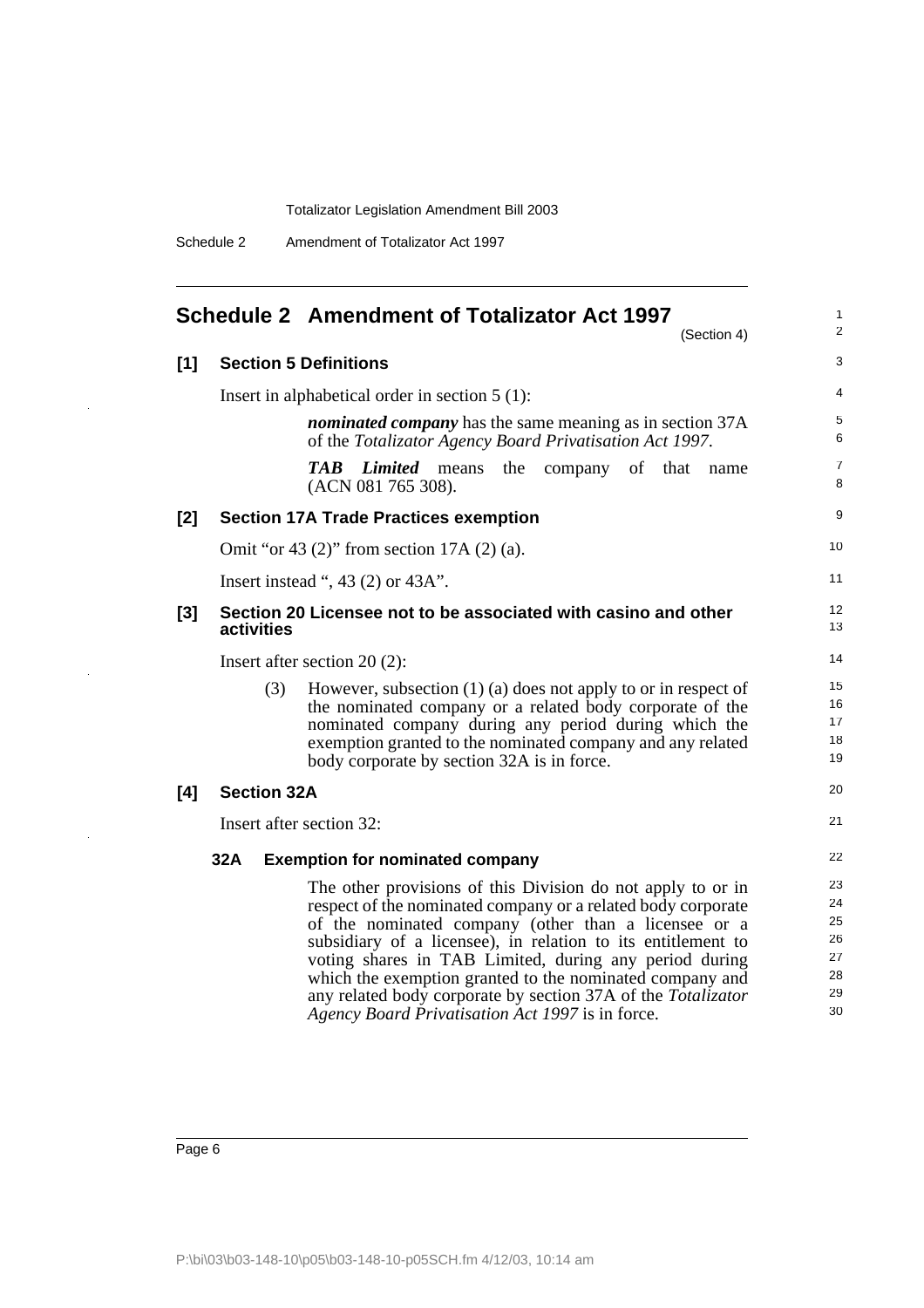Amendment of Totalizator Act 1997 Schedule 2

l,

| [5]                              |     |                    | <b>Section 43 Conditions of licences</b>                                                                                                                                                                                                                                                                                                                                                                                                                                                                                                                                                                                                                                                          | 1                                                              |
|----------------------------------|-----|--------------------|---------------------------------------------------------------------------------------------------------------------------------------------------------------------------------------------------------------------------------------------------------------------------------------------------------------------------------------------------------------------------------------------------------------------------------------------------------------------------------------------------------------------------------------------------------------------------------------------------------------------------------------------------------------------------------------------------|----------------------------------------------------------------|
| Insert after section 43 $(2A)$ : |     |                    |                                                                                                                                                                                                                                                                                                                                                                                                                                                                                                                                                                                                                                                                                                   | 2                                                              |
|                                  |     | (2B)               | Every licence granted to TAB Limited is subject to the<br>condition that:                                                                                                                                                                                                                                                                                                                                                                                                                                                                                                                                                                                                                         | 3<br>4                                                         |
|                                  |     |                    | (a)<br>no person has a prohibited shareholding interest (within<br>the meaning of Division 3) in the nominated company,<br><b>or</b>                                                                                                                                                                                                                                                                                                                                                                                                                                                                                                                                                              | 5<br>6<br>$\overline{7}$                                       |
|                                  |     |                    | (b)<br>if the nominated company is a company referred to in<br>paragraph (c) of the definition of <i>nominated company</i><br>in section 37A (6) of the Totalizator Agency Board<br><i>Privatisation Act 1997</i> , no person has such an interest<br>in the ultimate holding company (within the meaning of<br>the Corporations Act 2001 of the Commonwealth) of<br>the nominated company.                                                                                                                                                                                                                                                                                                       | 8<br>9<br>10 <sup>1</sup><br>11<br>12<br>13<br>14              |
|                                  |     |                    | However, this condition has effect only while the exemption<br>granted to the nominated company and any related body<br>corporate by section 32A is in force.                                                                                                                                                                                                                                                                                                                                                                                                                                                                                                                                     | 15<br>16<br>17                                                 |
|                                  |     | (2C)               | Subsection (2) extends to commercial arrangements entered<br>into from time to time.                                                                                                                                                                                                                                                                                                                                                                                                                                                                                                                                                                                                              | 18<br>19                                                       |
| [6]                              |     | <b>Section 43A</b> |                                                                                                                                                                                                                                                                                                                                                                                                                                                                                                                                                                                                                                                                                                   | 20                                                             |
|                                  |     |                    | Insert after section 43:                                                                                                                                                                                                                                                                                                                                                                                                                                                                                                                                                                                                                                                                          | 21                                                             |
|                                  | 43A |                    | <b>Additional conditions of TAB Limited licences</b>                                                                                                                                                                                                                                                                                                                                                                                                                                                                                                                                                                                                                                              | 22                                                             |
|                                  |     | (1)<br>(2)         | It is a condition of every licence of TAB Limited that both<br>TAB Limited and the nominated company must put in place<br>and must give effect to such commercial arrangements (being<br>arrangements that the racing industry has acknowledged in<br>writing to the Minister are satisfactory to the racing industry)<br>as the racing industry considers necessary to ensure that the<br>racing industry is in no less favourable a position under the<br>relevant arrangements in force under section 43 (2) than it was<br>under those arrangements as in force immediately before the<br>nominated company was nominated.<br>It is also a condition of every licence of TAB Limited that, if | 23<br>24<br>25<br>26<br>27<br>28<br>29<br>30<br>31<br>32<br>33 |
|                                  |     |                    | TAB Limited and the racing industry enter into new<br>arrangements under section $43$ (2) on or after the date on<br>which the nominated company was nominated, the nominated<br>company must put in place and give effect to arrangements                                                                                                                                                                                                                                                                                                                                                                                                                                                        | 34<br>35<br>36<br>37                                           |

Page 7